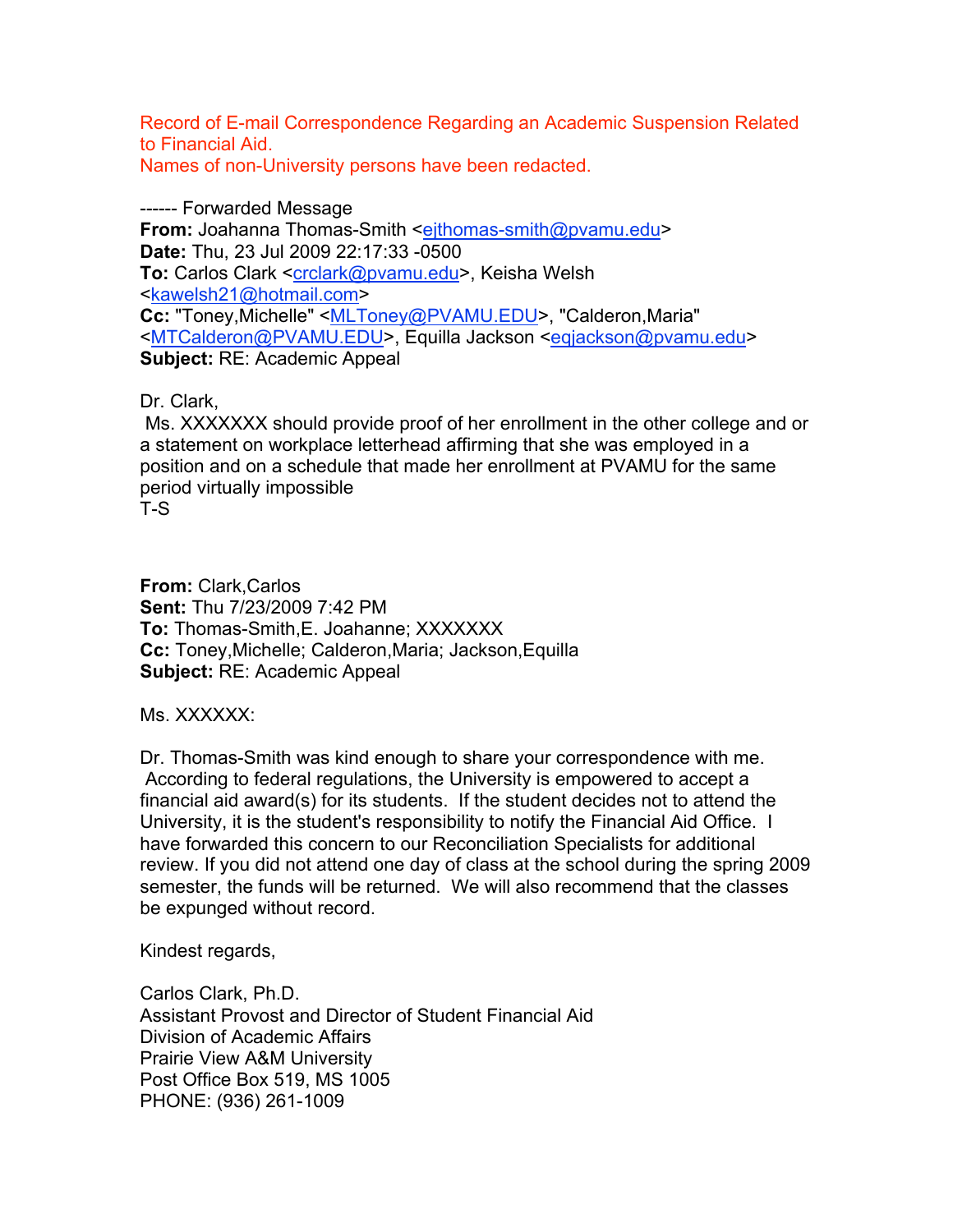FAX: (936) 261-1031 EMAIL: crclark@pvamu.edu Website: www.pvamu.edu/faid

-----Original Message----- From: Thomas-Smith,E. Joahanne Sent: Thu 7/23/2009 6:44 PM To: XXXXXXXX Cc: Clark,Carlos Subject: RE: Academic Appeal

Keisha,

I am sending this correspondence to Dr. Clark, Assistant Provost for Student Financial Aid.

Thomas-Smith

From: XXXXXXXX [mailto:aaaaaaa@aaaaaaa.aaa] Sent: Thu 7/23/2009 11:11 AM To: Thomas-Smith,E. Joahanne Subject: FW: Academic Appeal

 $\mathcal{L}=\{1,2,3,4,5\}$ 

Good Morning Mrs. Thomas-Smith,

 I'm sorry for emailing you but I have some concerns in regards to an Academic Appeal that I submitted. The suspension notice that I received informed me that it would continue in suspension status and I contacted Ms. Dungey per the instruction on the letter sent out on your behalf and I have forwarded her response because I felt that it was very unprofessional and it did not even give me the chance to address my concerns. I'm very concern because when I received this suspension notice I was not even aware that I was still enrolled in the six hours that I registered for because I had received a letter in January 2009 that my classes had been dropped for nonpayment from the registrar's office and I had not received my financial aid. So at that time I enrolled back at Houston Community College here in Houston. Then in March I received a letter stating I had a bill with an outstanding balance but in January I was dropped from my classes. In my letter of appeal I included all of those supporting documents. I'm just trying to get this matter resolved because according to the letters I received and the emails my class were dropped and I want to know how Prairie View could accept \$1800.00 in Pell Grant on my behalf and I never signed or accepted online any award? If your not able to assist me with my concerns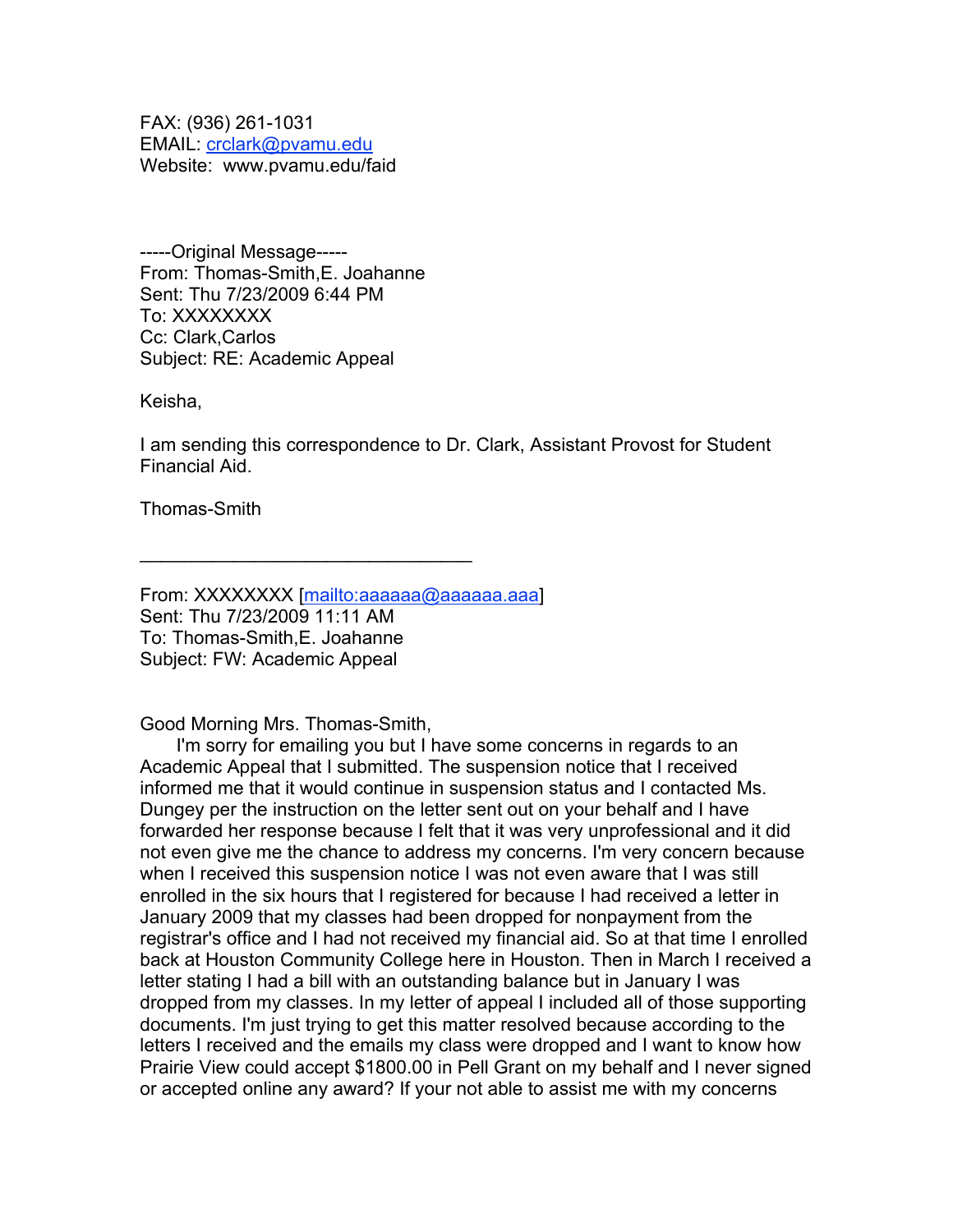can you please direct me to someone who can because if I have nothing else I have my name and if you check my PV email account there was no activity until June when I went to print out all emails to send for my appeal.

Sincerely,

 XXXXXX XXXXX ###-###-####

From: aaaaaa@aaaaaaa.aaa To: djdungey@pvamu.edu Subject: RE: Academic Appeal Date: Thu, 23 Jul 2009 10:50:41 -0500

 $\mathcal{L}=\{1,2,3,4,5\}$ 

Ms. Dungey,

 I did receive your message but you failed to leave a return phone number. The comment that you included in this email was very unnecessary because if you and the Academic Committee looked at the documentation that I submitted, according to Financial Aid my classes where dropped. I'm not trying to be ugly but I'm just trying to get some answer on "How A Historical Black University could send out letters stating a student had been dropped from there classes and then receive a letter six months later informing a student they had been suspended and take out federal aid when I never accepted any award letter because I was informed that I had been dropped?" However, since your name is included in the letter sent out by E. Joahanne Thomas-Smith Provost and Senior Vice President for Academic Affairs to contact in regards to questions and you may not be capable of addressing my concern I will just take this matter to the next level. Thank You,

XXXXX XXXXXX

Subject: RE: Academic Appeal Date: Thu, 23 Jul 2009 09:17:10 -0500 From: djdungey@pvamu.edu To: aaaaaa@aaaaaa.aaa

 $\mathcal{L}_\text{max}$  and  $\mathcal{L}_\text{max}$  and  $\mathcal{L}_\text{max}$  and  $\mathcal{L}_\text{max}$ 

Keisha:

I placed a call into you and left a message saying I would respond by email.